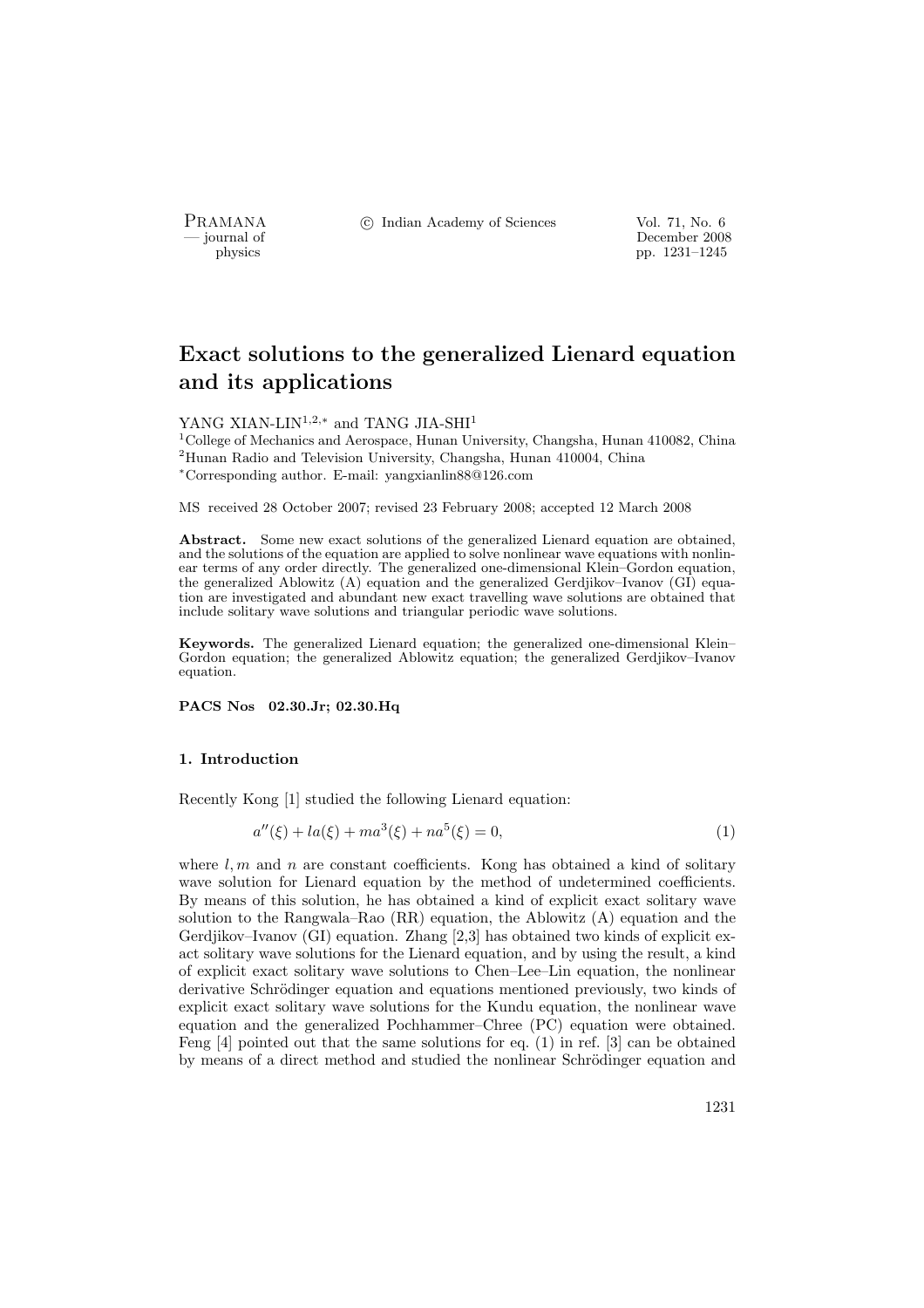PC equation by means of the solutions to eq. (1). Feng [5] used the phase-plane analysis method to obtain some explicit exact solitary wave solutions to eq. (1) and applied it to the nonlinear Schrödinger equation. Dey  $et \ al \ [6]$  have obtained various topological and periodic solitary wave solutions of eq. (1) by identifying the Lienard equation with the equation of motion of the nonlinear  $\phi^6$  field theory in  $(1+1)$  dimensions. Inspired by the success of the Lienard equation (1), the following generalized Lienard equations with nonlinear terms of any order was investigated.

$$
a''(\xi) + la(\xi) + ma^{p+1}(\xi) + na^{2p+1}(\xi) = 0,
$$
\n(2)

where  $l, m, n$  are constant coefficients and  $p = 1, 2, 3, \ldots$  Lienard equation (1) corresponds to the  $p = 2$  case of the generalized Lienard equation. Some exact solutions of the generalized Lienard equation (2) and their applications have been reported in refs [7,8]. Dey *et al* [6] have presented four exact solutions of eq. (2) by mapping them to the field equation of the  $\phi^6$  field theory. Zhang *et al* [9–11] have obtained two bell-profile solitary wave solutions and a pair of kink-profile solitary wave solutions of eq. (2) by the undetermined coefficients method, and further studied the compound KdV-type equation with nonlinear terms of any order, the generalized modified Boussinesq equation without dissipative term, the generalized one-dimensional Klein–Gordon equation, the generalized Zakharov equations, the generalized BBM equation and the generalized (2+1)-dimensional Klein–Gordon equation by using exact solutions of eq. (2). Feng [12] obtained more general solutions of eq. (2) than those described in refs [6–11] by a direct method, and applied those solutions to the generalized RR equation and the compound KdVtype equation with nonlinear terms of any order.

Evidence shows that the study of the Lienard equation is very useful, because finding solitary wave solutions of some nonlinear wave equations can be reduced to finding the solutions of the Lienard equations (1) and (2). Moreover, the generalized Lienard equation (2) is more important than Lienard equation (1) for Lienard equation  $(1)$  is a special case of eq.  $(2)$ . It is very natural to ask whether the generalized Lienard equation (2) has some other new explicit exact solution except those shown in refs [6–12]. One purpose of this paper is to answer the problem.

The rest of this paper is organized as follows. In  $\S 2$ , some new exact solutions of the generalized Lienard equation (2) are obtained. In §3, by means of these solutions, the travelling wave solutions for the generalized one-dimensional Klein– Gordon equation, the generalized A-equations and the generalized GI-equations are presented. In §4, some conclusions are provided.

#### 2. Exact solutions of the generalized Lienard equation

In the general case, it is commonly believed that it is very difficult to find exact solutions of the generalized Lienard equation by usual ways [13]. In this paper, by means of the undetermined coefficient method [9–11] and the direct method [12] mentioned previously, trial function method [14], the form of the solutions of the auxiliary equation in ref. [15], and our previous experience [16], we obtain abundant exact solutions for the generalized Lienard equation and verify these solutions by putting them back into eq. (2) with the aid of Mathematica (for instance solution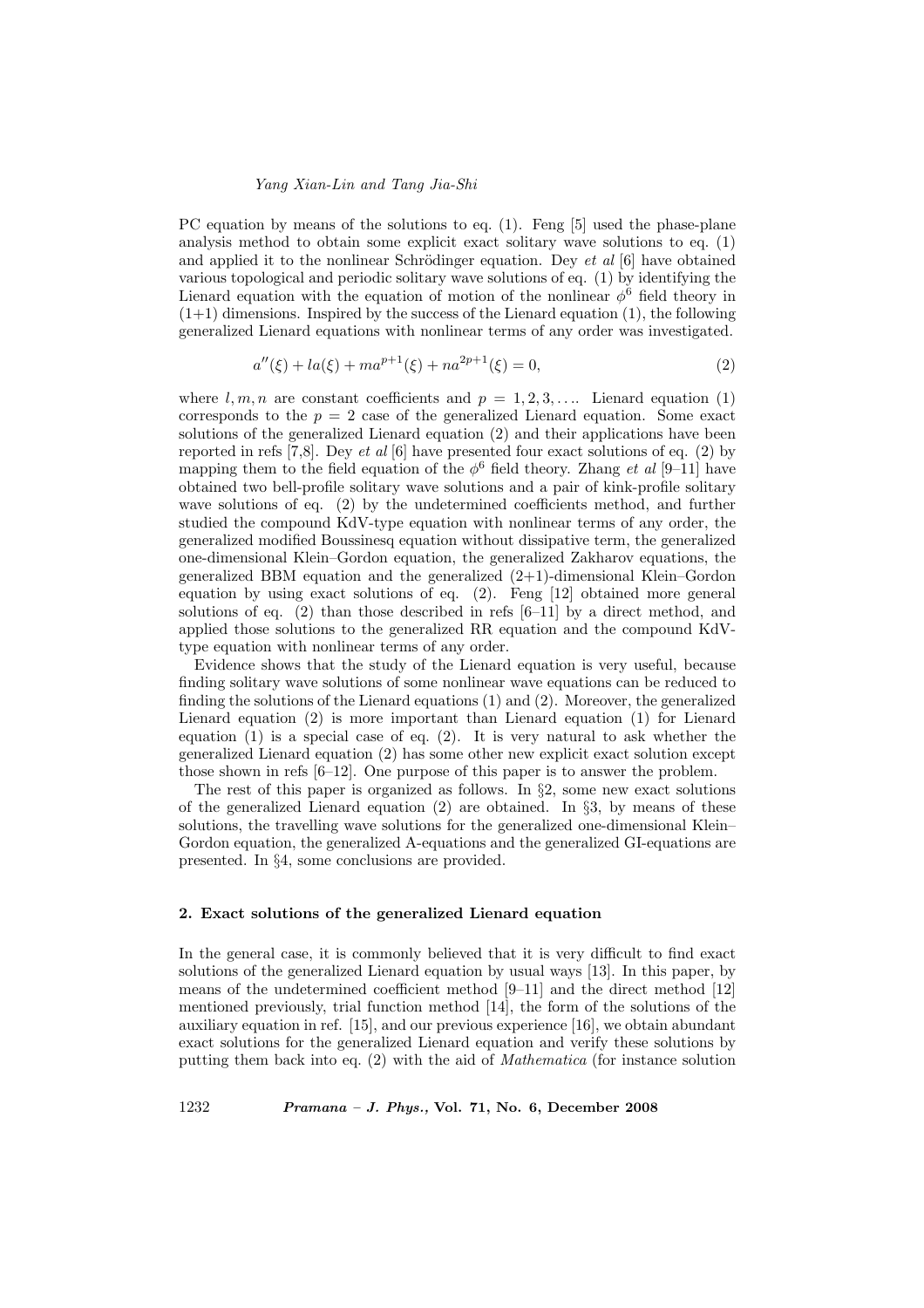(10) of eq. (2) are given in Appendix). For brevity, we omit the procedure of solving eq. (2) and list exact solutions of eq. (2) below:

Case 1. When  $l < 0$ ,  $(D)^{1/p}$  makes sense for arbitrary negative number D (for instance p is an odd number, if  $D > 0$ , p can be arbitrary real number, where  $\hat{D}$  is an expression), eq. (2) has the following solution:

$$
a_1(\xi) = \left(\frac{-2lm \operatorname{sech}^2\left(\pm \frac{p\sqrt{-l}}{2}\xi\right)}{\frac{4m^2}{2+p} - \frac{nl(2+p)}{p+1}\left(1 - \tanh\left(\pm \frac{p\sqrt{-l}}{2}\xi\right)\right)^2}\right)^{1/p}.
$$
 (3)

Case 2. When  $l < 0$ ,  $n < 0$  and  $(D)^{1/p}$  makes sense for arbitrary negative number  $D$ , eq.  $(2)$  has the following solutions:

$$
a_2(\xi) = \left(\frac{-l \cosh^2 \frac{p\sqrt{-l}}{2}\xi}{-\frac{2m}{p+2} + 2\sqrt{\frac{nl}{p+1}} \coth \frac{p\sqrt{-l}}{2}\xi}\right)^{1/p},\tag{4}
$$

$$
a_3(\xi) = \left(\frac{-4l(\cosh p\sqrt{-l}\xi + \sinh p\sqrt{-l}\xi)}{\frac{4nl}{p+1} - (-\frac{2m}{p+2} + \cosh p\sqrt{-l}\xi + \sinh p\sqrt{-l}\xi)^2}\right)^{1/p},\tag{5}
$$

$$
a_4(\xi) = \left( 8l^2 \operatorname{sech} p \sqrt{-l} \xi \right)
$$
  

$$
\left( \frac{4m^2}{(p+2)^2} - 4l \left( -l + \frac{n}{p+1} \right) - \frac{8ml}{p+2} \operatorname{sech} p \sqrt{-l} \xi
$$
  

$$
+ \left( \frac{4m^2}{(p+2)^2} - 4l \left( l + \frac{n}{p+1} \right) \right) \tanh p \sqrt{-l} \xi \right)^{1/p}, \tag{6}
$$

$$
a_5(\xi) = \left( \frac{-l(-1 + (\tanh p\sqrt{-l}\xi \pm i \operatorname{sech} p\sqrt{-l}\xi)^2)}{-\frac{2m}{p+2} + 2\sqrt{\frac{nl}{p+1}}(\tanh p\sqrt{-l}\xi \pm i \operatorname{sech} p\sqrt{-l}\xi)} \right)^{1/p},\tag{7}
$$

$$
a_6(\xi) = \left(\frac{-l \operatorname{csch} \frac{p\sqrt{-l}}{2}\xi}{-\frac{2m}{p+2}\sinh\frac{p\sqrt{-l}}{2}\xi + 2\sqrt{\frac{nl}{p+1}}\cosh\frac{p\sqrt{-l}}{2}\xi}\right)^{1/p},\tag{8}
$$

$$
a_7(\xi) = \left(\frac{-l \text{ sech } \frac{p\sqrt{-l}}{2}\xi}{2\sqrt{\frac{nl}{p+1}} \sinh \frac{p\sqrt{-l}}{2}\xi + \frac{2m}{p+2} \cosh \frac{p\sqrt{-l}}{2}\xi}\right)^{1/p}.
$$
 (9)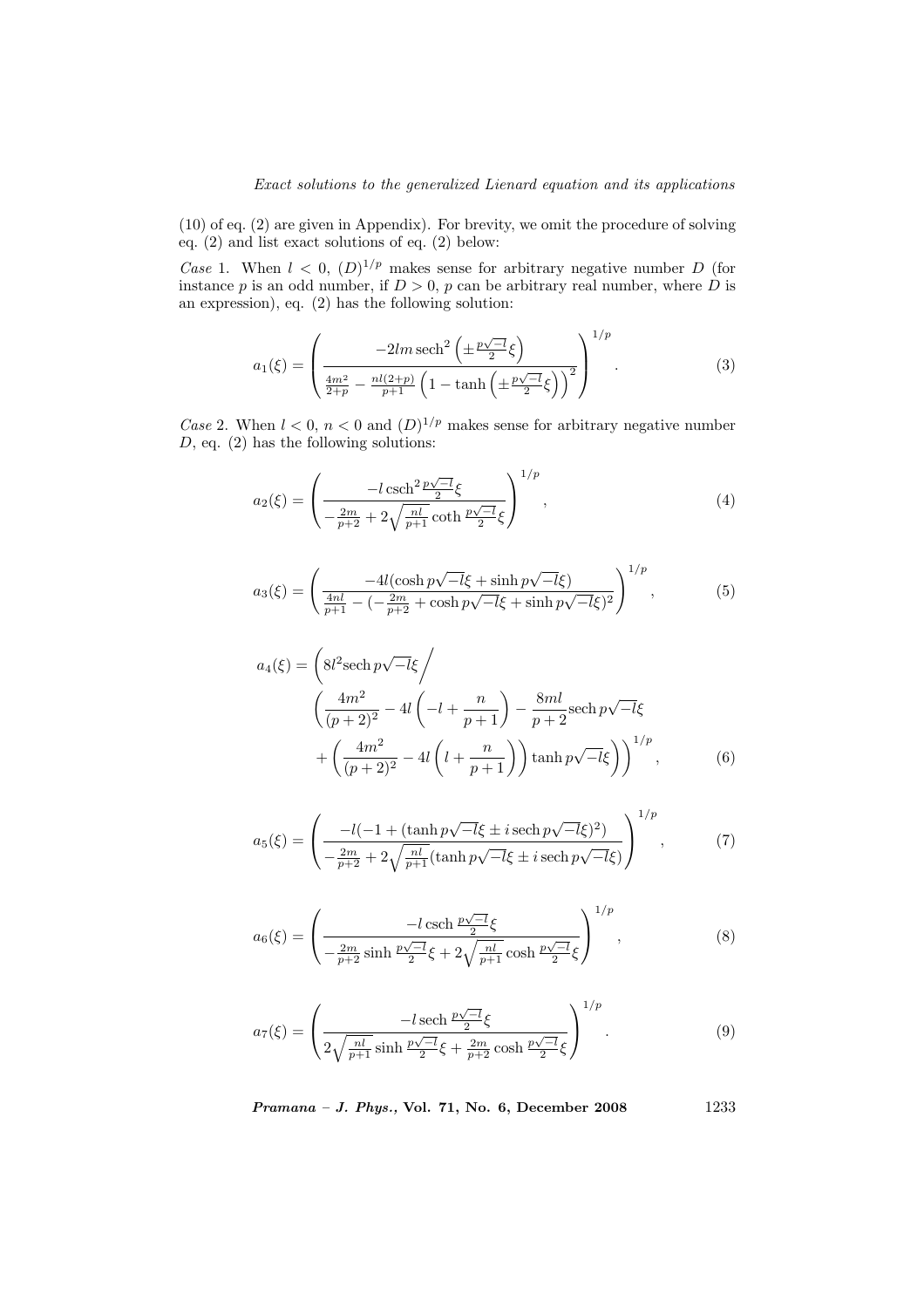Case 3. When  $l < 0$ ,  $\frac{m^2}{(p+2)^2} - \frac{nl}{p+1} > 0$  and  $(D)^{1/p}$  makes sense for arbitrary negative number  $D$ , eq. (2) has the following solution:

$$
a_8(\xi) = \left(\frac{(p+2)l}{-m \pm (p+2)\sqrt{\frac{m^2}{(p+2)^2} - \frac{nl}{p+1}}\cosh p\sqrt{-l}\xi}\right)^{1/p}.
$$
 (10)

Case 4. When  $l < 0$ ,  $\frac{m^2}{(p+2)^2} - \frac{nl}{p+1} < 0$  and  $(D)^{1/p}$  makes sense for arbitrary negative number  $D$ , eq.  $(2)$  has the following solution:

$$
a_9(\xi) = \left(\frac{l \cosh p \sqrt{-l} \xi}{\pm \sqrt{\frac{nl}{p+1} - \frac{m^2}{(p+2)^2}} - \frac{m}{p+2} \operatorname{csch} p \sqrt{-l} \xi}\right)^{1/p}.
$$
 (11)

Case 5. When  $l < 0$ ,  $\frac{m^2}{(p+2)^2} - \frac{nl}{p+1} = 0$  and  $(D)^{1/p}$  makes sense for arbitrary negative number  $D$ , eq.  $(2)$  has the following solutions:

$$
a_{10}(\xi) = \left(-\frac{l(p+2)}{2m}\left(1 \pm \tanh\left(\frac{p\sqrt{-l}}{2}\xi\right)\right)\right)^{1/p},\tag{12}
$$

$$
a_{11}(\xi) = \left(-\frac{l(p+2)}{2m}\left(1 \pm \coth\left(\frac{p\sqrt{-l}}{2}\xi\right)\right)\right)^{1/p}.\tag{13}
$$

Case 6. When  $l > 0$ ,  $n < 0$  and  $(D)^{1/p}$  makes sense for arbitrary negative number  $D$ , eq.  $(2)$  has the following solutions:

$$
a_{12}(\xi) = \left(\frac{(p+2)l}{-m \pm (p+2)\sqrt{\frac{m^2}{(p+2)^2} - \frac{nl}{p+1}}}\sin p\sqrt{l}\xi\right)^{1/p},\tag{14}
$$

$$
a_{13}(\xi) = \left(\frac{(p+2)l}{-m \pm (p+2)\sqrt{\frac{m^2}{(p+2)^2} - \frac{nl}{p+1}}}\cos\,p\sqrt{l}\xi\right)^{1/p},\tag{15}
$$

$$
a_{14}(\xi) = \left(\frac{-l \sec^2 \frac{p\sqrt{l}}{2}\xi}{\frac{2m}{p+2} + 2\sqrt{-\frac{n}{p+1}}\tan\frac{p\sqrt{l}}{2}\xi}\right)^{1/p},\tag{16}
$$

$$
a_{15}(\xi) = \left(\frac{-l\csc^2\frac{p\sqrt{l}}{2}\xi}{\frac{2m}{p+2} + 2\sqrt{-\frac{nl}{p+1}}\cot\frac{p\sqrt{l}}{2}\xi}\right)^{1/p},\tag{17}
$$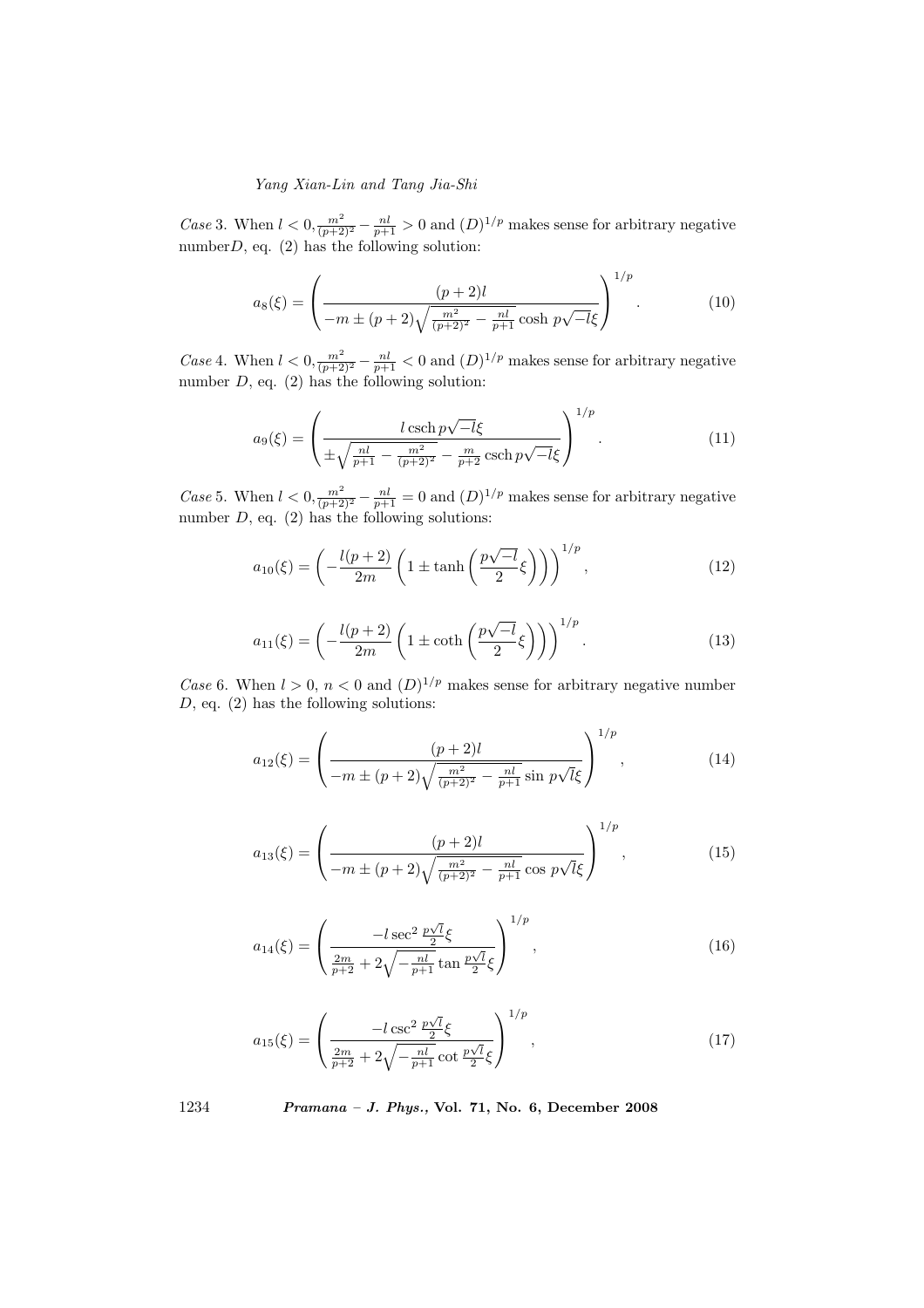$$
a_{16}(\xi) = \left(\frac{l(1 + (\tan p\sqrt{l}\xi \pm \sec p\sqrt{l}\xi)^2)}{-\frac{2m}{p+2} - 2\sqrt{-\frac{nl}{p+1}}(\tan p\sqrt{l}\xi \pm \sec p\sqrt{l}\xi)}\right)^{1/p},
$$
(18)

$$
a_{17}(\xi) = \left(\frac{l \csc \frac{p\sqrt{l}}{2}\xi}{-\frac{2m}{p+2}\sin \frac{p\sqrt{l}}{2}\xi + 2\sqrt{-\frac{nl}{p+1}}\cos \frac{p\sqrt{l}}{2}\xi}\right)^{1/p},\tag{19}
$$

$$
a_{18}(\xi) = \left(\frac{-l \sec \frac{p\sqrt{l}}{2}\xi}{2\sqrt{-\frac{nl}{p+1}} \sin \frac{p\sqrt{l}}{2}\xi + \frac{2m}{p+2} \cos \frac{p\sqrt{l}}{2}\xi}\right)^{1/p}.
$$
 (20)

Case 7. When  $m = 0$  and  $(D)^{1/p}$  makes sense for arbitrary negative number D, eq. (2) has the following solutions:

$$
a_{19}(\xi) = \left(\pm \sqrt{\frac{l(p+1)}{n}} \operatorname{csch}\left(p\sqrt{-l}\xi\right)\right)^{1/p}, \quad (l < 0, n < 0) \tag{21}
$$

$$
a_{20}(\xi) = \left(\pm \sqrt{-\frac{l(p+1)}{n}} \operatorname{sech}\left(p\sqrt{-l}\xi\right)\right)^{1/p}, \quad (l < 0, n > 0) \tag{22}
$$

$$
a_{21}(\xi) = \left(\pm \sqrt{-\frac{l(p+1)}{n}} \csc(p\sqrt{l}\xi)\right)^{1/p}, \quad (l > 0, n < 0). \tag{23}
$$

Case 8. When  $n = 0$  and  $(D)^{1/p}$  makes sense for arbitrary negative number D, eq. (2) has the following solutions:

$$
a_{22}(\xi) = \left(-\frac{l(p+2)}{2m}\text{sech}^2\left(\frac{p\sqrt{-l}}{2}\xi\right)\right)^{1/p}, \quad (l < 0)
$$
 (24)

$$
a_{23}(\xi) = \left(\frac{l(p+2)}{2m}\text{csch}^2\left(\frac{p\sqrt{-l}}{2}\xi\right)\right)^{1/p}, \quad (l < 0)
$$
 (25)

$$
a_{24}(\xi) = \left(-\frac{l(p+2)}{2m}\sec^2\left(\frac{p\sqrt{l}}{2}\xi\right)\right)^{1/p}, \quad (l > 0). \tag{26}
$$

*Remark.* The solutions  $(3)$ – $(13)$ ,  $(21)$ ,  $(22)$ ,  $(24)$  and  $(25)$  are solitary wave solutions that include bell-profile and kink-profile solitary wave solutions, and the solutions  $(14)$ – $(20)$ ,  $(23)$  and  $(26)$  are triangular periodic wave solutions. The solutions  $(10)$ , (12) and (14) can be found in refs [6–12] and the others are new, which cannot be found in literature to our knowledge.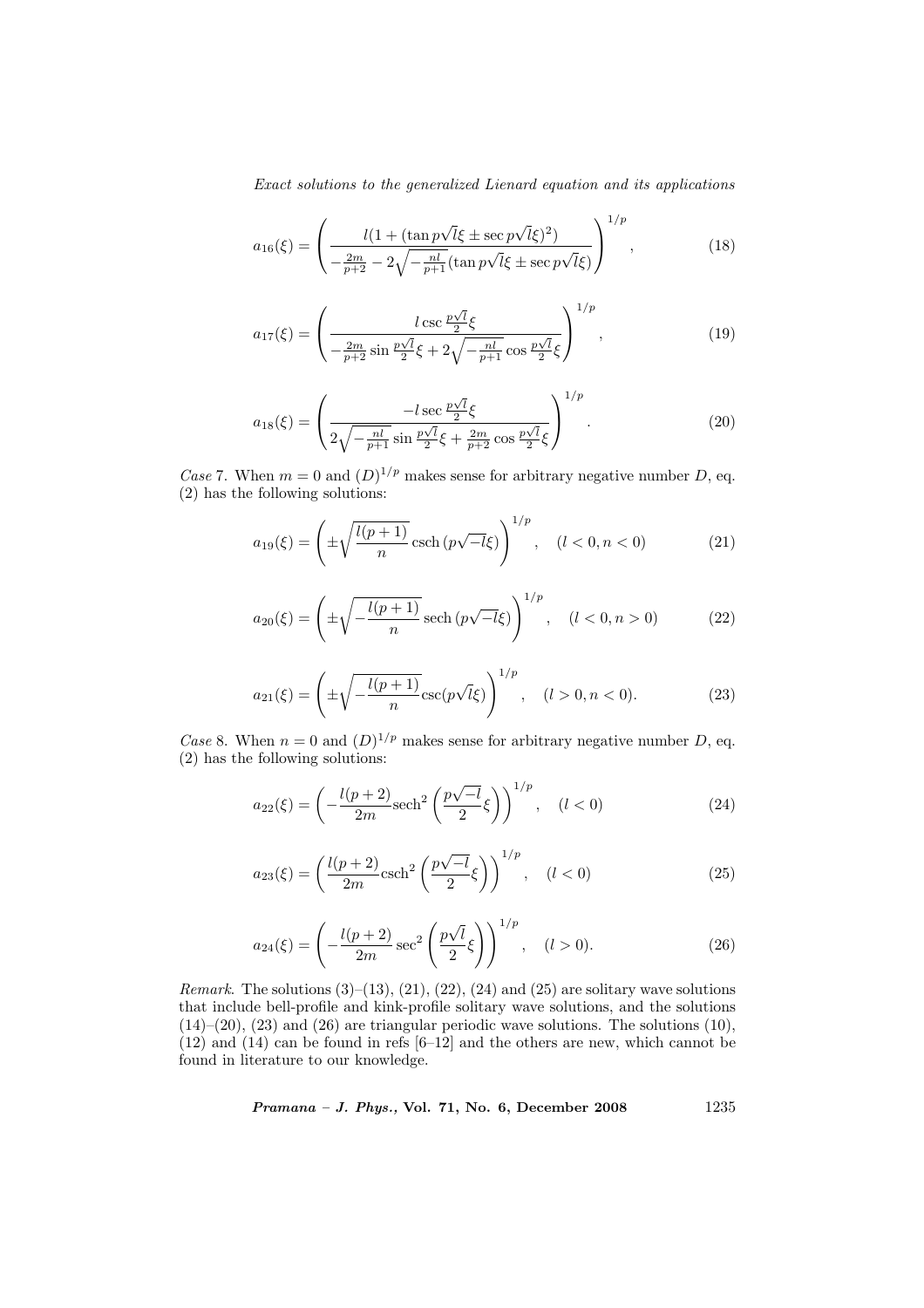# 3. The travelling wave solutions for the Klein–Gordon equation, the A-equation and the GI-equation

In this section, we will apply the exact solutions to eq. (2) obtained in the second section to find the exact solutions for three nonlinear wave equations with nonlinear terms of any order.

## 3.1 The generalized one-dimensional Klein–Gordon equation

Consider the generalized one-dimensional Klein–Gordon equation

$$
u_{tt} - ku_{xx} + b_1 u + b_2 u^{p+1} + b_3 u^{2p+1} = 0, \quad p = 1, 2, 3, \dots
$$
 (27)

We perform the following travelling wave transformation:

$$
u(x,t) = u(\xi), \quad \xi = x - vt,\tag{28}
$$

where v is a constant. Substituting eq.  $(28)$  into eq.  $(27)$  yields a nonlinear ordinary differential equation

$$
u''(\xi) + \frac{b_1}{v^2 - k}u(\xi) + \frac{b_2}{v^2 - k}u^{p+1}(\xi) + \frac{b_3}{v^2 - k}u^{2p+1}(\xi) = 0.
$$
 (29)

Comparing eq. (29) with the generalized Lienard equation (2) and take

$$
l = \frac{b_1}{v^2 - k}, \quad m = \frac{b_2}{v^2 - k}, \quad n = \frac{b_3}{v^2 - k}, \tag{30}
$$

where  $v^2 \neq k$ . Substituting this expression (30) into expressions (3)–(26) yields the following solitary wave solutions and triangular periodic wave solutions for eq. (27). For brevity in the following expressions,  $\xi = x - vt$  and  $(D)^{1/p}$  makes sense for arbitrary negative number D.

$$
u_1(x,t) = \left(\frac{-2b_1b_2 \operatorname{sech}^2\left(\pm \frac{p\sqrt{-\frac{b_1}{v^2-k}}}{2}\xi\right)}{\frac{4b_2^2}{2+p} - \frac{b_1b_3(2+p)}{p+1}\left(1 - \tanh\left(\pm \frac{p\sqrt{-\frac{b_1}{v^2-k}}}{2}\xi\right)\right)^2}\right)^{1/p}, \quad (31)
$$

where  $\frac{b_1}{v^2-k} < 0$ ;

$$
u_2(x,t) = \left(\frac{-b_1 \operatorname{csch}^2 \frac{1}{2} p \sqrt{-\frac{b_1}{v^2 - k}} \xi}{-\frac{2b_2}{p+2} + 2(v^2 - k) \sqrt{\frac{b_1 b_3}{(v^2 - k)^2 (p+1)}} \coth \frac{1}{2} p \sqrt{-\frac{b_1}{v^2 - k}} \xi}\right)^{1/p},\tag{32}
$$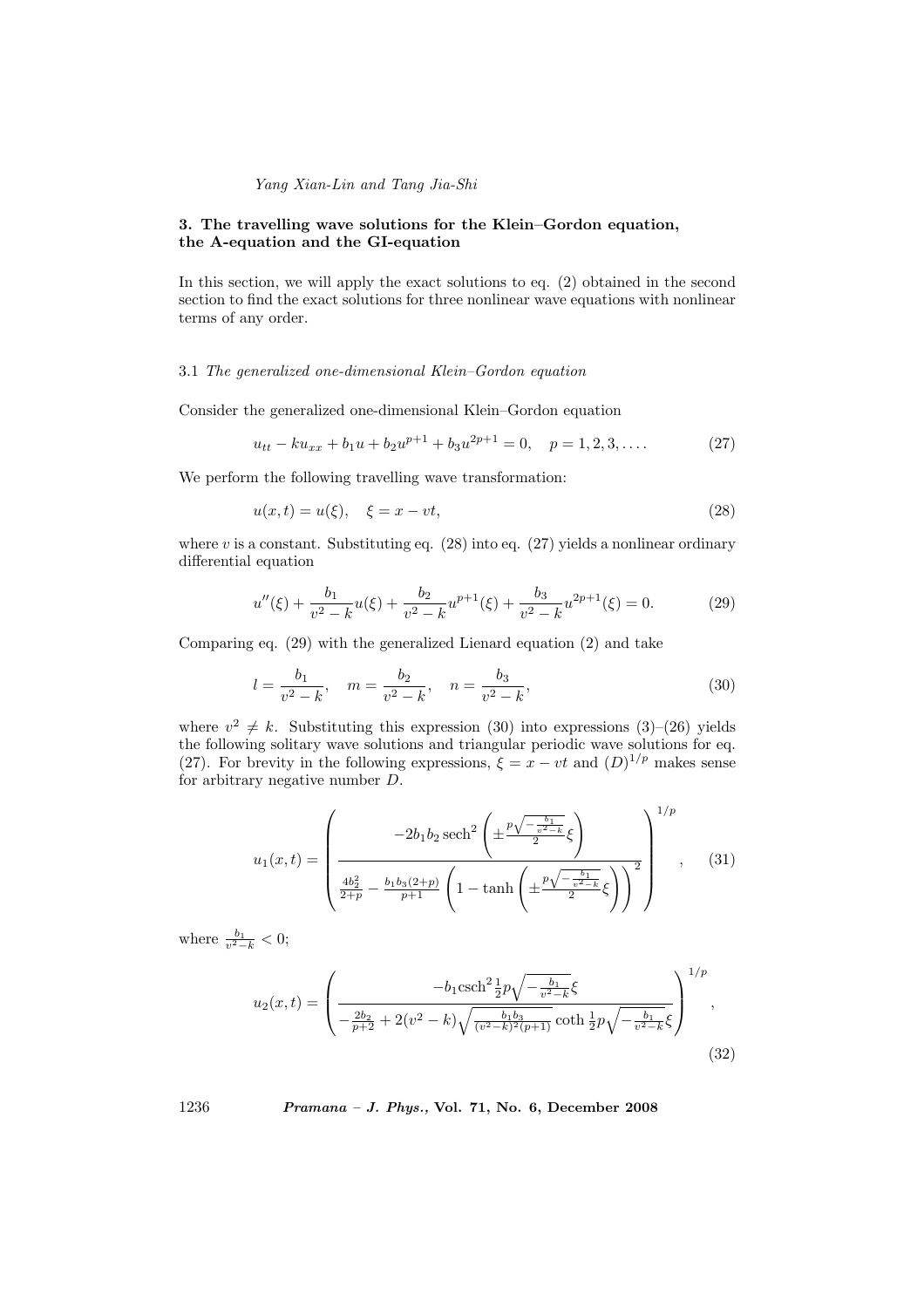where  $\frac{b_1}{v^2-k} < 0$ ,  $\frac{b_3}{v^2-k} < 0$ ;

$$
u_3(x,t) = \left(-4b_1 \left(\cosh p \sqrt{-\frac{b_1}{v^2 - k}} \xi + \sinh p \sqrt{-\frac{b_1}{v^2 - k}} \xi\right)\right)
$$

$$
\left(\frac{4b_1b_3}{(v^2 - k)(p + 1)} - (v^2 - k) \left(-\frac{2b_2}{(v^2 - k)(p + 2)}\right) + \cosh p \sqrt{-\frac{b_1}{v^2 - k}} \xi + \sinh p \sqrt{-\frac{b_1}{v^2 - k}} \xi\right)^2\right)^{1/p}, \qquad (33)
$$

where  $\frac{b_1}{v^2-k} < 0$ ,  $\frac{b_3}{v^2-k} < 0$ ;

$$
u_4(x,t) = \left(8b_1^2 \operatorname{sech} p \sqrt{\frac{-b_1}{v^2 - k}} \xi \right)
$$
  

$$
\left(\frac{4b_2^2}{(p+2)^2} - 4b_1 \left(-b_1 + \frac{b_3}{p+1}\right) - \frac{8b_1b_2}{p+2} \operatorname{sech} p \sqrt{\frac{-b_1}{v^2 - k}} \xi
$$
  

$$
+ \left(\frac{4b_2^2}{(p+2)^2} - 4b_1 \left(b_1 + \frac{b_3}{p+1}\right)\right) \tanh p \sqrt{\frac{-b_1}{v^2 - k}} \xi
$$
 (34)

where  $\frac{b_1}{v^2-k} < 0$ ,  $\frac{b_3}{v^2-k} < 0$ ;

$$
u_5(x,t) = \left(-b_1 \left(-1 + \left(\tanh p \sqrt{\frac{-b_1}{v^2 - k}} \xi \pm i \operatorname{sech} p \sqrt{\frac{-b_1}{v^2 - k}} \xi\right)^2\right)\right)
$$

$$
\left(\frac{-2b_2}{p+2} + 2(v^2 - k) \sqrt{\frac{b_1 b_3}{(v^2 - k)^2 (p+1)}}\right)
$$

$$
\times \left(\tanh p \sqrt{\frac{-b_1}{v^2 - k}} \xi \pm i \operatorname{sech} p \sqrt{\frac{-b_1}{v^2 - k}} \xi\right)\right)^{1/p}, \qquad (35)
$$

where  $\frac{b_1}{v^2-k} < 0$ ,  $\frac{b_3}{v^2-k} < 0$ ;

$$
u_6(x,t) = \left(-b_1 \operatorname{csch} \frac{p}{2} \sqrt{\frac{-b_1}{v^2 - k}} \xi\right)
$$
  

$$
\left(-\frac{2b_2}{p+2} \sinh \frac{p}{2} \sqrt{\frac{-b_1}{v^2 - k}} \xi + 2(v^2 - k)\right)
$$
  

$$
\times \sqrt{\frac{b_1 b_3}{(v^2 - k)^2 (p+1)}} \cosh \frac{p}{2} \sqrt{\frac{-b_1}{v^2 - k}} \xi\right)^{1/p},
$$
 (36)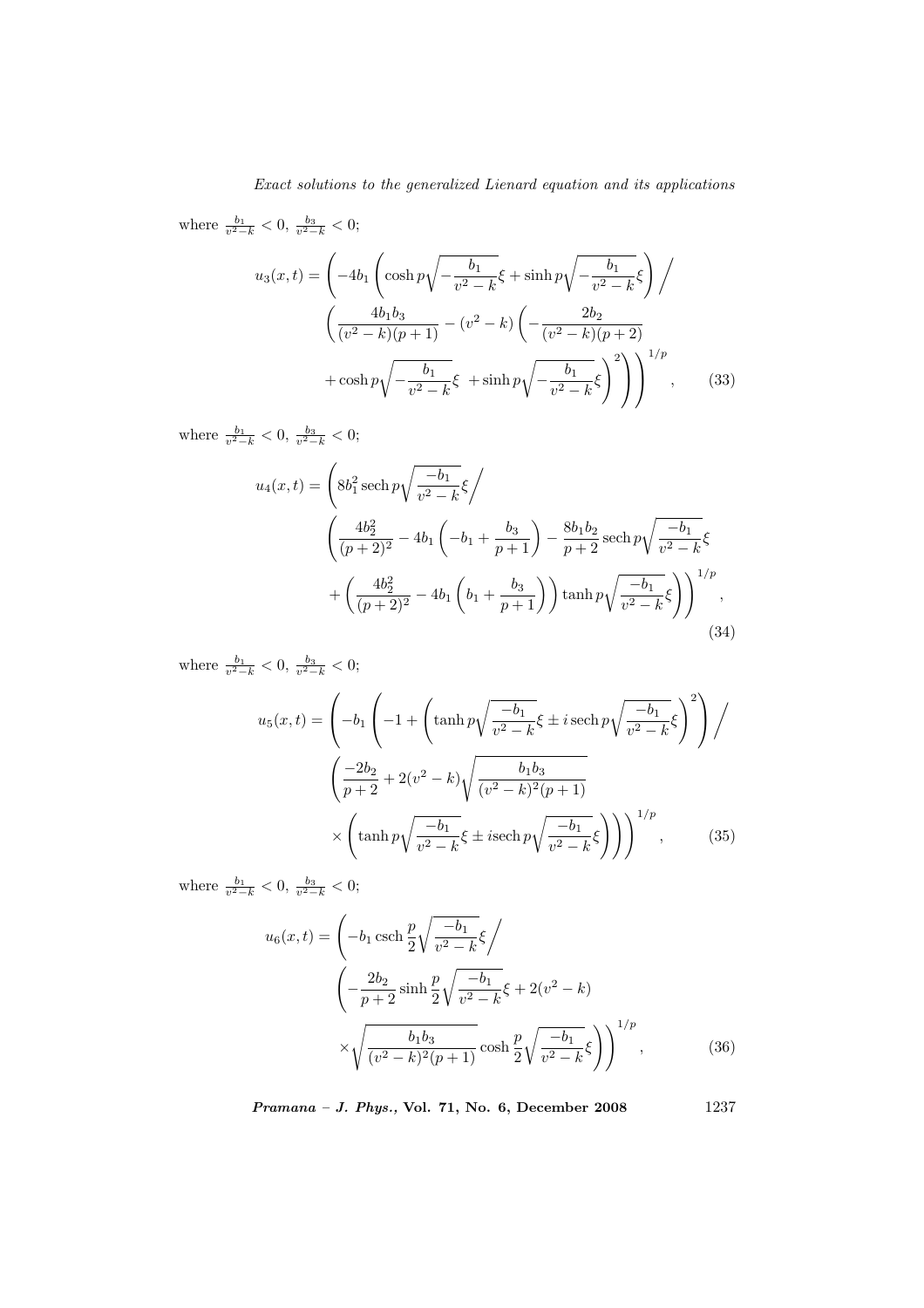where  $\frac{b_1}{v^2-k} < 0$ ,  $\frac{b_3}{v^2-k} < 0$ ;  $u_7(x,t) = \left(-b_1 \operatorname{sech} \frac{1}{2}p\right)$ r  $-b<sub>1</sub>$  $\frac{v_1}{v^2-k}\xi$  $\overline{\phantom{a}}$  $\frac{1}{2}$  $2(v^2 - k)$ s  $b_1b_3$  $\frac{b_1b_3}{(v^2-k)^2(p+1)}\sinh\frac{1}{2}p$ × r  $-b<sub>1</sub>$  $\frac{-b_1}{v^2 - k} \xi + \frac{2b_2}{p + k}$  $\frac{2b_2}{p+2}\cosh\frac{1}{2}p$ r  $-b<sub>1</sub>$  $\frac{v_1}{v^2-k}\xi$  $\sqrt{1/p}$  $(37)$ 

where  $\frac{b_1}{v^2-k} < 0$ ,  $\frac{b_3}{v^2-k} < 0$ ;

$$
u_8(x,t) = \left(\frac{b_1}{-\frac{b_2}{p+2} \pm (v^2 - k)\sqrt{\frac{b_2^2(p+1) - b_3 b_1 (p+2)^2}{(p+2)^2 (v^2 - k)^2 (p+1)}}} \cosh p \sqrt{-\frac{b_1}{v^2 - k}} \xi\right)^{1/p},\tag{38}
$$

where  $\frac{b_1}{v^2-k} < 0$ ,  $b_2^2(p+1) - b_1b_3(p+2)^2 > 0$ ;

$$
u_9(x,t) = \left(\frac{b_1 \operatorname{csch} p \sqrt{\frac{-b_1}{v^2 - k}} \xi}{\pm (v^2 - k) \sqrt{\frac{b_3 b_1 (p+2)^2 - b_2^2 (p+1)}{(p+2)^2 (v^2 - k)^2 (p+1)}} - \frac{b_2}{(p+2)} \operatorname{csch} p \sqrt{\frac{-b_1}{v^2 - k}} \xi}\right)^{1/p},\tag{39}
$$

where  $\frac{b_1}{v^2-k} < 0$ ,  $b_2^2(p+1) - b_1b_3(p+2)^2 < 0$ ;

$$
u_{10}(x,t) = \left(-\frac{b_1(p+2)}{2b_2}\left(1 \pm \tanh\frac{1}{2}p\sqrt{\frac{-b_1}{v^2 - k}}\xi\right)\right)^{1/p},\tag{40}
$$

where  $\frac{b_1}{v^2-k} < 0$ ,  $b_2^2(p+1) - b_1b_3(p+2)^2 = 0$ ;

$$
u_{11}(x,t) = \left(-\frac{b_1(p+2)}{2b_2}\left(1 \pm \coth\frac{1}{2}p\sqrt{\frac{-b_1}{v^2 - k}}\xi\right)\right)^{1/p},\tag{41}
$$

where  $\frac{b_1}{v^2-k} < 0$ ,  $b_2^2(p+1) - b_1b_3(p+2)^2 = 0$ ;

$$
u_{12}(x,t) = \left(\frac{b_1}{\frac{-b_2}{p+2} \pm (v^2 - k)\sqrt{\frac{b_2^2(p+1) - b_1b_3(p+2)^2}{(p+1)(p+2)^2(v^2-k)^2}}}\sin p\sqrt{\frac{b_1}{v^2-k}}\xi\right)^{1/p},\tag{42}
$$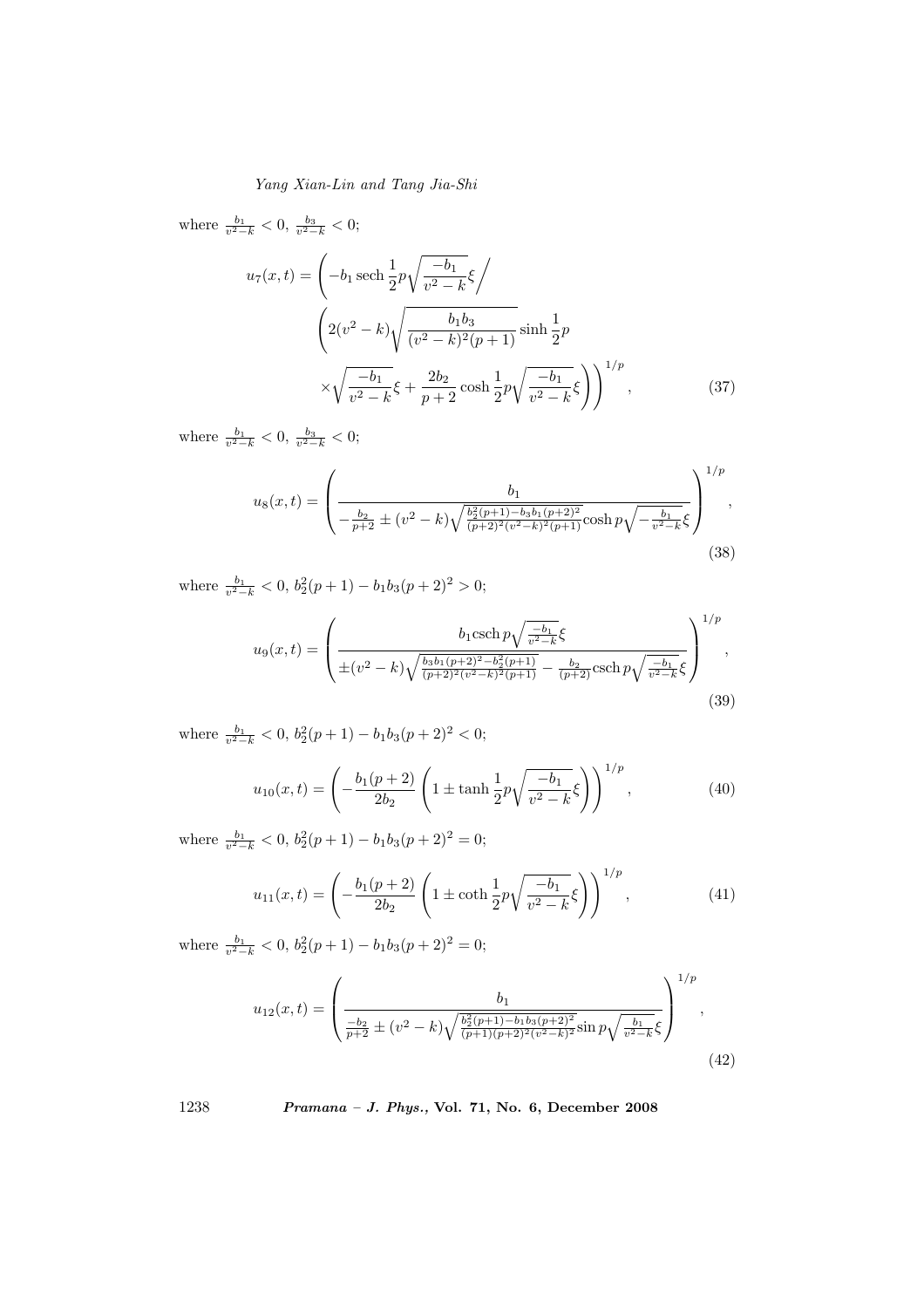where  $\frac{b_1}{v^2-k} > 0$ ,  $\frac{b_3}{v^2-k} < 0$ ;  $\overline{\phantom{a}}$ 

$$
u_{13}(x,t) = \left(\frac{b_1}{\frac{-b_2}{p+2} \pm (v^2 - k)\sqrt{\frac{b_2^2(p+1) - b_1b_3(p+2)^2}{(p+1)(p+2)^2(v^2-k)^2}}\cos p\sqrt{\frac{b_1}{v^2-k}}\xi\right)^{1/p},\tag{43}
$$

where  $\frac{b_1}{v^2-k} > 0$ ,  $\frac{b_3}{v^2-k} < 0$ ;

$$
u_{14}(x,t) = \left(\frac{-b_1 \sec^2 \frac{1}{2} p \sqrt{\frac{b_1}{v^2 - k}} \xi}{\frac{2b_2}{p + 2} + 2(v^2 - k) \sqrt{\frac{-b_1 b_3}{(v^2 - k)^2 (p + 1)}} \tan \frac{1}{2} p \sqrt{\frac{b_1}{v^2 - k}} \xi}\right)^{1/p}, \quad (44)
$$

where  $\frac{b_1}{v^2-k} > 0$ ,  $\frac{b_3}{v^2-k} < 0$ ;

$$
u_{15}(x,t) = \left(\frac{-b_1 \csc^2 \frac{1}{2} p \sqrt{\frac{b_1}{v^2 - k}} \xi}{\frac{2b_2}{p+2} + 2(v^2 - k) \sqrt{\frac{-b_1 b_3}{(v^2 - k)^2 (p+1)}} \cot \frac{1}{2} p \sqrt{\frac{b_1}{v^2 - k}} \xi}\right)^{1/p}, \quad (45)
$$

where  $\frac{b_1}{v^2-k} > 0$ ,  $\frac{b_3}{v^2-k} < 0$ ;

$$
u_{16}(x,t) = \left(b_1 \left(1 + \left(\tan p \sqrt{\frac{b_1}{v^2 - k}} \xi \pm \sec p \sqrt{\frac{b_1}{v^2 - k}} \xi\right)^2\right)\right)
$$

$$
\left(\frac{-2b_2}{p+2} - 2(v^2 - k) \sqrt{\frac{-b_1b_3}{(v^2 - k)^2(p+1)}}\right)
$$

$$
\times \left(\tan p \sqrt{\frac{b_1}{v^2 - k}} \xi \pm \sec p \sqrt{\frac{b_1}{v^2 - k}} \xi\right)\right)^{1/p}, \qquad (46)
$$

where  $\frac{b_1}{v^2-k} > 0$ ,  $\frac{b_3}{v^2-k} < 0$ ;

$$
u_{17}(x,t) = \left(b_1 \csc \frac{1}{2} p \sqrt{\frac{b_1}{v^2 - k}} \xi\right)
$$
  

$$
\left(-\frac{2b_2}{p+2} \sin \frac{1}{2} p \sqrt{\frac{b_1}{v^2 - k}} \xi + 2(v^2 - k)\right)
$$
  

$$
\times \sqrt{\frac{-b_1 b_3}{(v^2 - k)^2 (p+1)}} \cos \frac{1}{2} p \sqrt{\frac{b_1}{v^2 - k}} \xi\right)^{1/p}, \qquad (47)
$$

where  $\frac{b_1}{v^2-k} > 0$ ,  $\frac{b_3}{v^2-k} < 0$ ;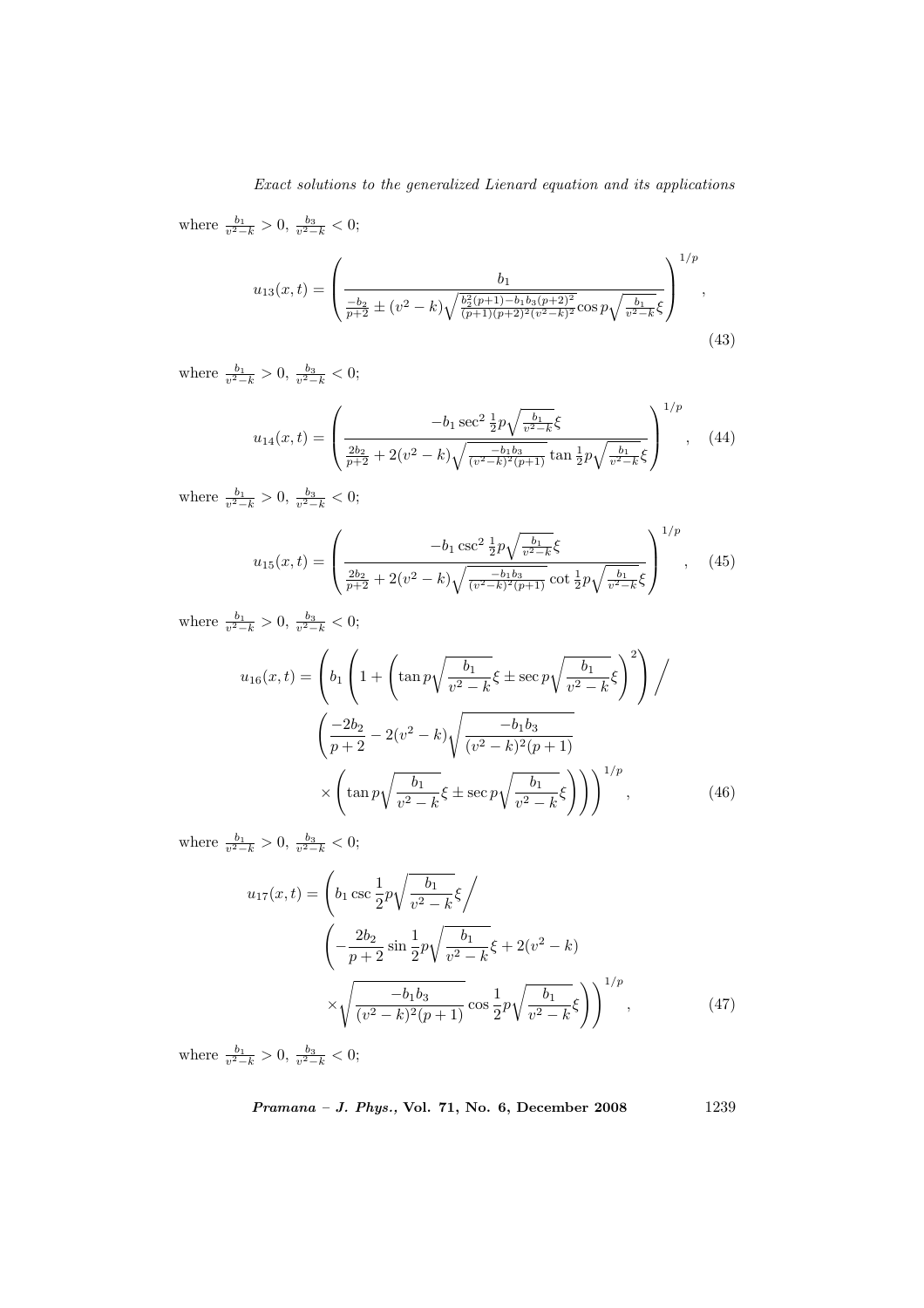$$
u_{18}(x,t) = \left(-b_1 \sec \frac{1}{2}p\sqrt{\frac{b_1}{v^2 - k}}\xi\right)
$$

$$
\left(2(v^2 - k)\sqrt{\frac{-b_1b_3}{(v^2 - k)^2(p+1)}}\sin \frac{1}{2}p\sqrt{\frac{b_1}{v^2 - k}}\xi
$$

$$
+\frac{2b_2}{p+2}\cos \frac{1}{2}p\sqrt{\frac{b_1}{v^2 - k}}\xi\right)^{1/p},
$$
(48)

where  $\frac{b_1}{v^2-k} > 0$ ,  $\frac{b_3}{v^2-k} < 0$ ;

$$
u_{19}(x,t) = \left(\pm \sqrt{\frac{b_1(p+1)}{b_3}} \operatorname{csch} p \sqrt{-\frac{b_1}{v^2 - k}} \xi\right)^{1/p},\tag{49}
$$

where  $b_2 = 0, \frac{b_1}{v^2 - k} < 0, \frac{b_3}{v^2 - k} < 0;$ 

$$
u_{20}(x,t) = \left(\pm \sqrt{-\frac{b_1(p+1)}{b_3}} \text{sech}\left(p\sqrt{-\frac{b_1}{v^2 - k}}\xi\right)\right)^{1/p},\tag{50}
$$

where  $b_2 = 0, \frac{b_1}{v^2 - k} < 0, \frac{b_3}{v^2 - k} > 0;$ 

$$
u_{21}(x,t) = \left(\pm \sqrt{-\frac{b_1(p+1)}{b_3}} \csc\left(p\sqrt{\frac{b_1}{v^2 - k}}\xi\right)\right)^{1/p},\tag{51}
$$

where  $b_2 = 0, \frac{b_1}{v^2 - k} > 0, \frac{b_3}{v^2 - k} < 0;$ 

$$
u_{22}(x,t) = \left(-\frac{b_1(p+2)}{2b_2}\mathrm{sech}^2\frac{1}{2}p\sqrt{-\frac{b_1}{v^2-k}}\xi\right)^{1/p},\tag{52}
$$

where  $b_3 = 0, \frac{b_1}{v^2 - k} < 0;$ 

$$
u_{23}(x,t) = \left(\frac{b_1(p+2)}{2b_2}\operatorname{csch}^2\frac{1}{2}p\sqrt{-\frac{b_1}{v^2-k}}\xi\right)^{1/p},\tag{53}
$$

where  $b_3 = 0, \frac{b_1}{v^2 - k} < 0;$ 

$$
u_{24}(x,t) = \left(-\frac{b_1(p+2)}{2b_2}\sec^2\frac{1}{2}p\sqrt{\frac{b_1}{v^2-k}}\xi\right)^{1/p},\tag{54}
$$

where  $b_3 = 0, \frac{b_1}{v^2 - k} > 0.$ 

*Remark.* The solutions  $(31)–(41)$ ,  $(49)$ ,  $(50)$ ,  $(52)$  and  $(53)$  are solitary wave solutions that include bell-profile and kink-profile solitary wave solutions, and (42)–(48), (51) and (54) are triangular periodic wave solutions. The solutions (38) and (40) can be found in ref. [10], and the others have not been given in literature to our knowledge.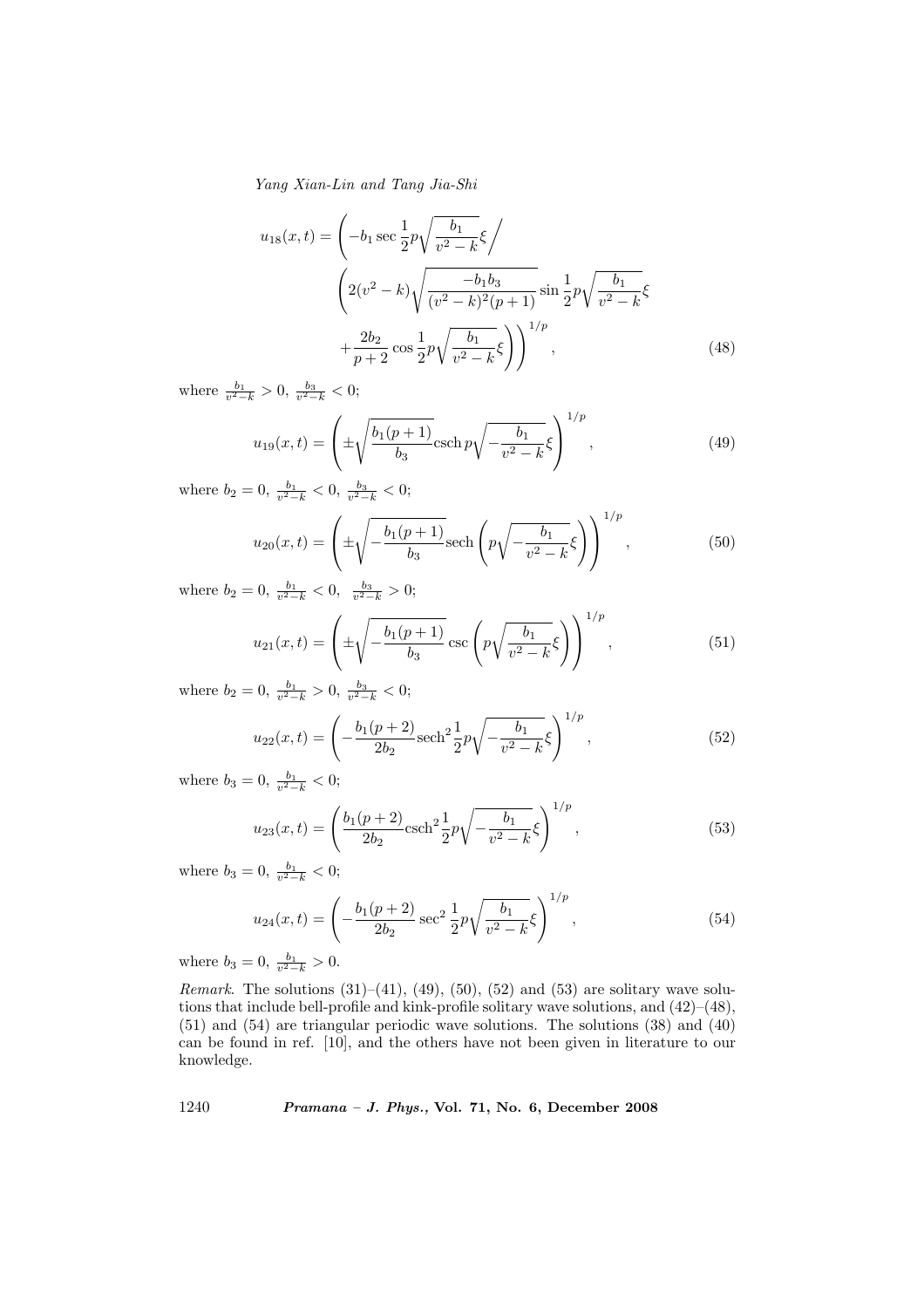# 3.2 The generalized A-equation

Consider the following generalized A-equation with nonlinear terms of any order

$$
iu_t = u_{xx} - 4i|u|^{p-2}u^2\bar{u}_x + 8|u|^{2p}u, \quad p = 1, 2, 3, .... \tag{55}
$$

Suppose that eq. (55) has solutions of the form

$$
u(x,t) = e^{i(\psi(\xi) - \omega t)} a(\xi), \quad \xi = x - vt,
$$
\n(56)

where  $\omega, v$  are constants. Substituting the expression (56) into eq. (55) and letting the real part and imaginary part to be zero yields

$$
a(\xi)(\psi'(\xi)v + \psi'^2(\xi) + \omega) - a''(\xi) + 4a^{p+1}(\xi)\psi'(\xi) - 8a^{2p+1}(\xi) = 0,
$$
\n(57)

$$
-2a'(\xi)\psi'(\xi) - va'(\xi) - a(\xi)\psi''(\xi) + 4a^p(\xi)a'(\xi) = 0.
$$
\n(58)

Let

$$
\psi'(\xi) = A + Ba^p(\xi). \tag{59}
$$

In order to make the left-hand side of eq. (58) equal to zero identically, we set

$$
A = -\frac{v}{2}, \quad B = \frac{4}{p+2}.
$$
\n(60)

Utilizing the expressions (59) and (60), eq. (57) becomes

$$
a''(\xi) - \left(\omega - \frac{v^2}{4}\right) a(\xi) + 2va^{p+1}(\xi) + \frac{8(p^2 + 2p - 2)}{(p+2)^2} a^{2p+1}(\xi) = 0.
$$
\n(61)

Comparing eq. (61) with the generalized Lienard equation (2), take

$$
l = -\left(\omega - \frac{v^2}{4}\right), \quad m = 2v, \quad n = \frac{8(p^2 + 2p - 2)}{(p + 2)^2}.
$$
 (62)

By means of the expressions  $(3)$ – $(26)$  and  $(62)$ , the following solitary wave solutions for eq. (61) are obtained.

$$
a_1(\xi) = \left(\frac{v\left(\omega - \frac{v^2}{4}\right) \operatorname{sech}^2\left(\pm \frac{p\sqrt{\omega - \frac{v^2}{4}}}{2}\xi\right)}{\frac{4v^2}{2+p} + \frac{2(p^2 + 2p - 2)(\omega - \frac{v^2}{4})}{(p+1)(p+2)}\left(1 - \tanh\left(\pm \frac{p\sqrt{\omega - \frac{v^2}{4}}}{2}\xi\right)\right)^2}\right)^{1/p},\tag{63}
$$

Pramana – J. Phys., Vol. 71, No. 6, December 2008 1241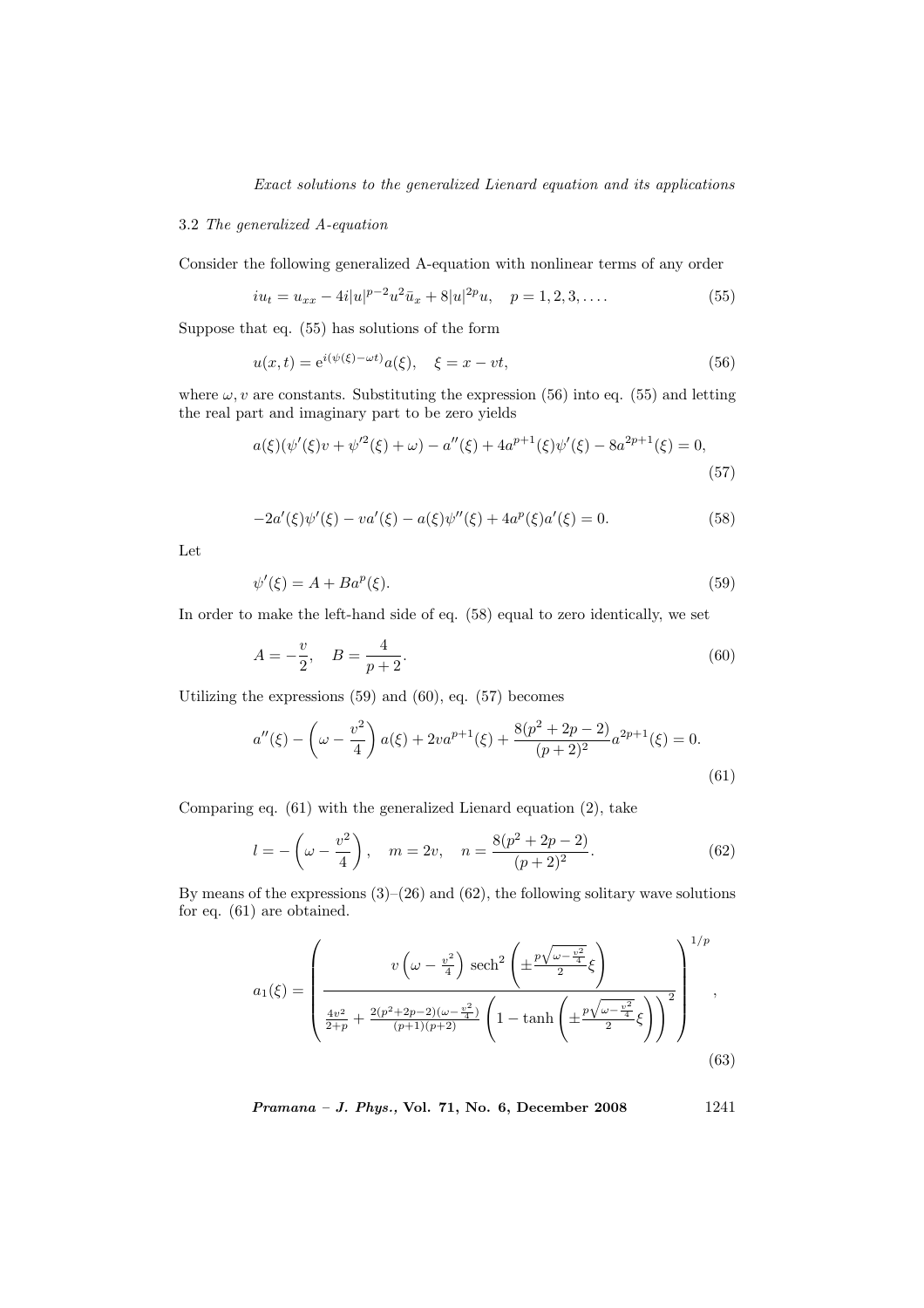where  $\xi = x - vt$ ,  $\omega - v^2/4 > 0$  and  $(D)^{1/p}$  makes sense for arbitrary negative number D. Then eq.  $(55)$  has an exact solution in the form of expression  $(56)$ , where  $\psi(\xi)$  is expressed as expression (59),  $a(\xi)$  is described as expression (63).

$$
a_2(\xi) = \left(\frac{-\omega + \frac{v^2}{4}}{-\frac{2v}{p+2} \pm \sqrt{\frac{4v^2}{(p+2)^2} + \frac{8(p^2 + 2p - 2)(\omega - \frac{v^2}{4})}{(p+2)^2(p+1)}}} \cosh p\sqrt{\omega - \frac{v^2}{4}}\xi\right)^{1/p},\tag{64}
$$

where  $\xi = x - vt$ ,  $\omega - v^2/4 > 0$  and  $(D)^{1/p}$  makes sense for arbitrary negative number D. Then eq.  $(55)$  admits an exact solution in the form of expression  $(56)$ , where  $\psi(\xi)$  is expressed as expression (59),  $a(\xi)$  is described as expression (64).

Evidently, by means of expressions  $(4)$ – $(9)$  and  $(11)$ – $(26)$ , we cannot find solutions of eq.  $(55)$ , because l, m and n in expression  $(62)$  do not satisfy their conditions. In addition, solution (64) can be obtained using the method mentioned in ref. [10,12], and the solution (63) are new, which is unavailable in literature.

## 3.3 The generalized GI-equation

Consider the generalized GI-equation with nonlinear terms of any order

$$
iu_t + u_{xx} + 2i\delta |u|^{p-2}u^2\bar{u}_x + \beta |u|^p u + 2\delta^2 |u|^{2p}u = 0, \quad p = 1, 2, 3, ....
$$
\n(65)

Assume that eq. (65) has solutions in the form

$$
u(x,t) = e^{i(\psi(\xi) - \omega t)} a(\xi), \quad \xi = x - vt,
$$
\n(66)

where  $\omega, v$  are constants. Substituting expression (66) into eq. (65) and letting the real part and imaginary part to be zero respectively, then yields

$$
a(\xi)(\psi'(\xi)v - \psi'^2(\xi) + \omega) + a''(\xi) + (\beta + 2\delta\psi'(\xi))a^{p+1}(\xi) + 2\delta^2 a^{2p+1}(\xi) = 0,
$$
\n(67)

$$
2a'(\xi)\psi'(\xi) - va'(\xi) + a(\xi)\psi''(\xi) + 2\delta a'(\xi)a^p(\xi) = 0.
$$
\n(68)

Let

$$
\psi'(\xi) = A + B a^p(\xi). \tag{69}
$$

In order to make the left-hand side of eq. (68) equal to zero identically, we set

$$
A = \frac{v}{2}, \quad B = \frac{-2\delta}{p+2}.
$$
\n(70)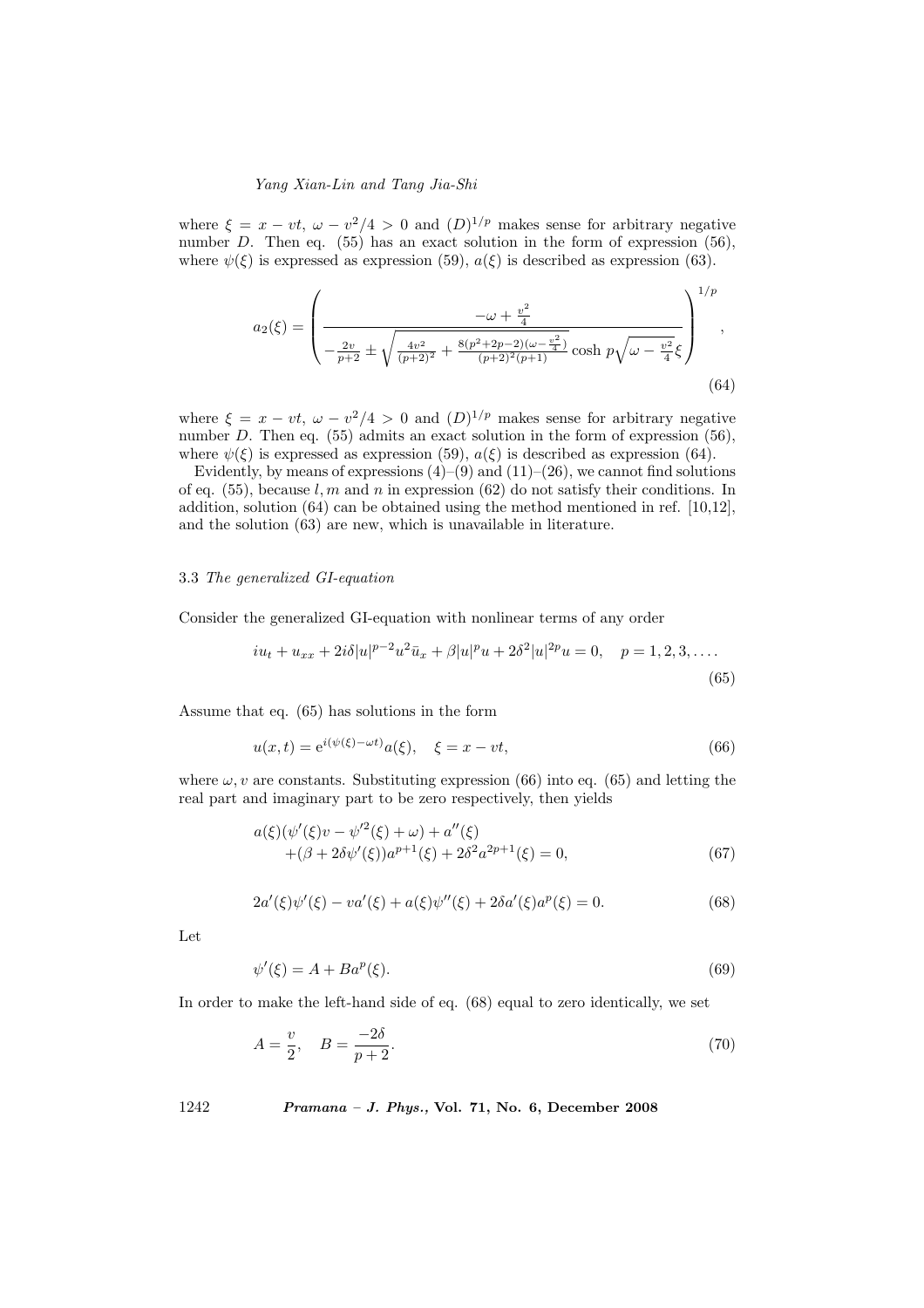Utilizing expressions (69) and (70), eq. (67) becomes

$$
a''(\xi) + \left(\omega + \frac{v^2}{4}\right) a(\xi) + (\beta + \delta v) a^{p+1}(\xi) + \frac{2(p^2 + 2p - 2)}{(p+2)^2} \delta^2 a^{2p+1}(\xi) = 0.
$$
 (71)

This is the form of the generalized Lienard equation (2) and take

$$
l = \omega + \frac{v^2}{4}, \quad m = \beta + \delta v, \quad n = \frac{2(p^2 + 2p - 2)}{(p + 2)^2} \delta^2.
$$
 (72)

By means of expressions  $(3)$ – $(26)$  and  $(72)$ , the following solitary wave solutions for eq. (71) are obtained.

$$
a_1(\xi) = \left(\frac{-\left(\omega + \frac{v^2}{4}\right)(\beta + \delta v)\operatorname{sech}^2\left(\pm\frac{p\sqrt{-\omega - \frac{v^2}{4}}}{2}\xi\right)}{\frac{2(\beta + \delta v)^2}{2 + p} - \frac{(p^2 + 2p - 2)\delta^2(\omega + \frac{v^2}{4})}{(p+1)(p+2)}\left(1 - \tanh\left(\pm\frac{p\sqrt{-\omega - \frac{v^2}{4}}}{2}\xi\right)\right)^2}\right)^{1/p}, \quad (73)
$$

where  $\xi = x - vt$ ,  $\omega + v^2/4 < 0$  and  $(D)^{1/p}$  makes sense for arbitrary negative number D. Then eq.  $(65)$  has an exact solution in the form of expression  $(66)$ , where  $\psi(\xi)$  is expressed as expression (69) and  $a(\xi)$  is described as expression (73).

$$
a_2(\xi) = \left[ \omega + \frac{v^2}{4} \right/ \left( -\frac{\beta + \delta v}{p + 2} \right)
$$
  
 
$$
\pm \sqrt{\frac{(\beta + \delta v)^2}{(p + 2)^2} - \frac{2(p^2 + 2p - 2)\delta^2(\omega + \frac{v^2}{4})}{(p + 1)(p + 2)^2}} \cosh p \sqrt{-\omega - \frac{v^2}{4}} \xi \right) \Big]^{1/p}, \quad (74)
$$

where  $\xi = x - vt$ ,  $\omega + v^2/4 < 0$  and  $(D)^{1/p}$  makes sense for arbitrary negative number D. Then eq.  $(65)$  admits an exact solution in the form of expression  $(66)$ , where  $\psi(\xi)$  is expressed as expression (69) and  $a(\xi)$  is described as expression (74).

In the same way, by means of expressions  $(4)$ – $(9)$  and  $(11)$ – $(26)$ , we cannot find solutions of eq. (65), because l, m and n in expression (72) do not satisfy their conditions. In addition, the solution (74) can be obtained by using the method mentioned in refs  $[10,12]$ , and the solution  $(73)$  are new, which is unavailable in literature.

Finally, it should be pointed out that we have verified these solutions obtained in this paper by putting them back into the original equation with the aid of Mathematica.

## 4. Conclusions

In summary, in this paper, first we obtain some new exact solutions for the generalized Lienard equation, which are unavailable in literature to our knowledge.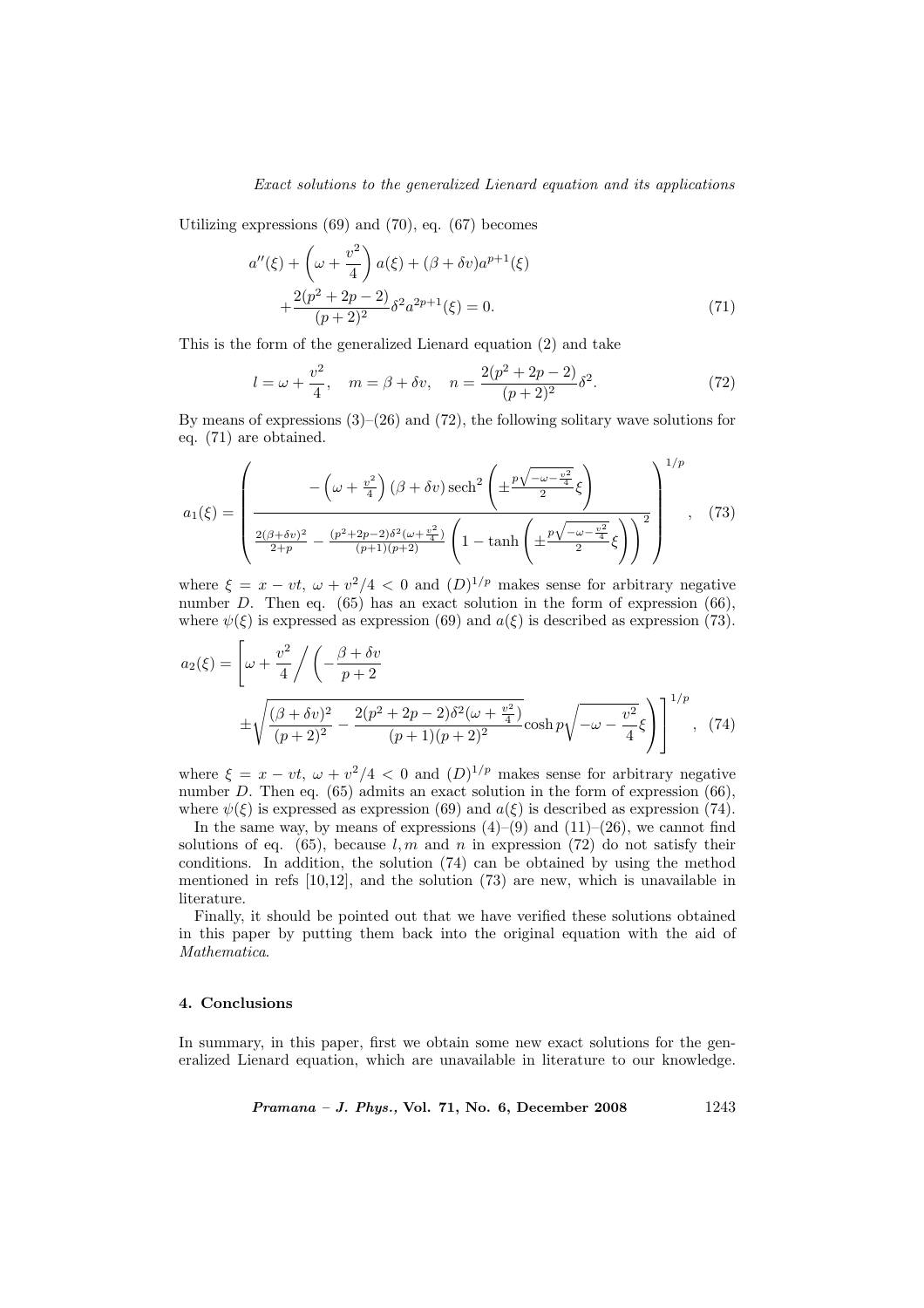Then by means of the solutions of the generalized Lienard equation, abundant exact travelling wave solutions for the generalized one-dimensional Klein–Gordon equation, the generalized A-equation and the generalized GI-equation are obtained that include solitary wave solutions and triangular periodic wave solutions.

It is obvious that by using proper transform, some of the other nonlinear evolution equations can lead to the Lienard equation (1) or the generalized Lienard equation (2), for example, except the equations mentioned in first section, there are 15 nonlinear equations listed in ref. [12]. In addition, letting  $p = 2$  and selecting D makes  $(D)^{1/2}$  meaningful, we can obtain exact solutions for the Lienard equation (1) from the expressions  $(3)$ – $(26)$ . Hence, we can apply the Lienard equation  $(1)$ , (2) and their solutions to look for the explicit exact solutions of some nonlinear wave equations.

# Appendix

We consider the bell profile solution for eq.  $(2)$ . Performing the following transformation:

$$
a(\xi) = \phi(\xi)^{1/p}, \quad p \neq 0 \tag{A1}
$$

and then inserting eq. (A1) into eq. (2) implies that

$$
\frac{1}{p}\phi(\xi)\phi''(\xi) - \frac{p-1}{p^2}[\phi'(\xi)]^2 + l\phi^2(\xi) + m\phi^3(\xi) + n\phi^4(\xi) = 0.
$$
 (A2)

We assume that solution of eq. (A2) has the following form:

$$
\phi(\xi) = \frac{Ae^{\alpha\xi}}{(1 + e^{\alpha\xi})^2 + Be^{\alpha\xi}} = \frac{A \operatorname{sech}^2 \alpha\xi/2}{4 + B \operatorname{sech}^2 \alpha\xi/2},\tag{A3}
$$

where  $A, B$  and  $\alpha$  are constants to be determined later. Substituting (A3) into eq. (A2), we obtain

$$
\begin{cases}\nlp^2 + \alpha = 0, \\
2(2+m)lp + Amp - (2+B)\alpha^2 = 0, \\
(6+4B+B^2)lp^2 + A(2+B)mp^2 + A^2np - 2(1+2p)\alpha^2 = 0.\n\end{cases}
$$
\n(A4)

Solving eq. (A4) leads to the following result:

$$
\begin{cases}\n\alpha = p\sqrt{-l}, \quad l < 0, \quad p > 0, \\
A = \pm \frac{2l(p+2)\sqrt{1+p}}{\sqrt{m^2(1+p) - nl(p+2)^2}}, \\
B = 2\left(-1 \mp \frac{m\sqrt{1+p}}{\sqrt{m^2(1+p) - nl(p+2)^2}}\right),\n\end{cases} \tag{A5}
$$

where  $m^2(1+p) - n l (p+2)^2 > 0$ . Inserting (A5) into (A3), we obtain